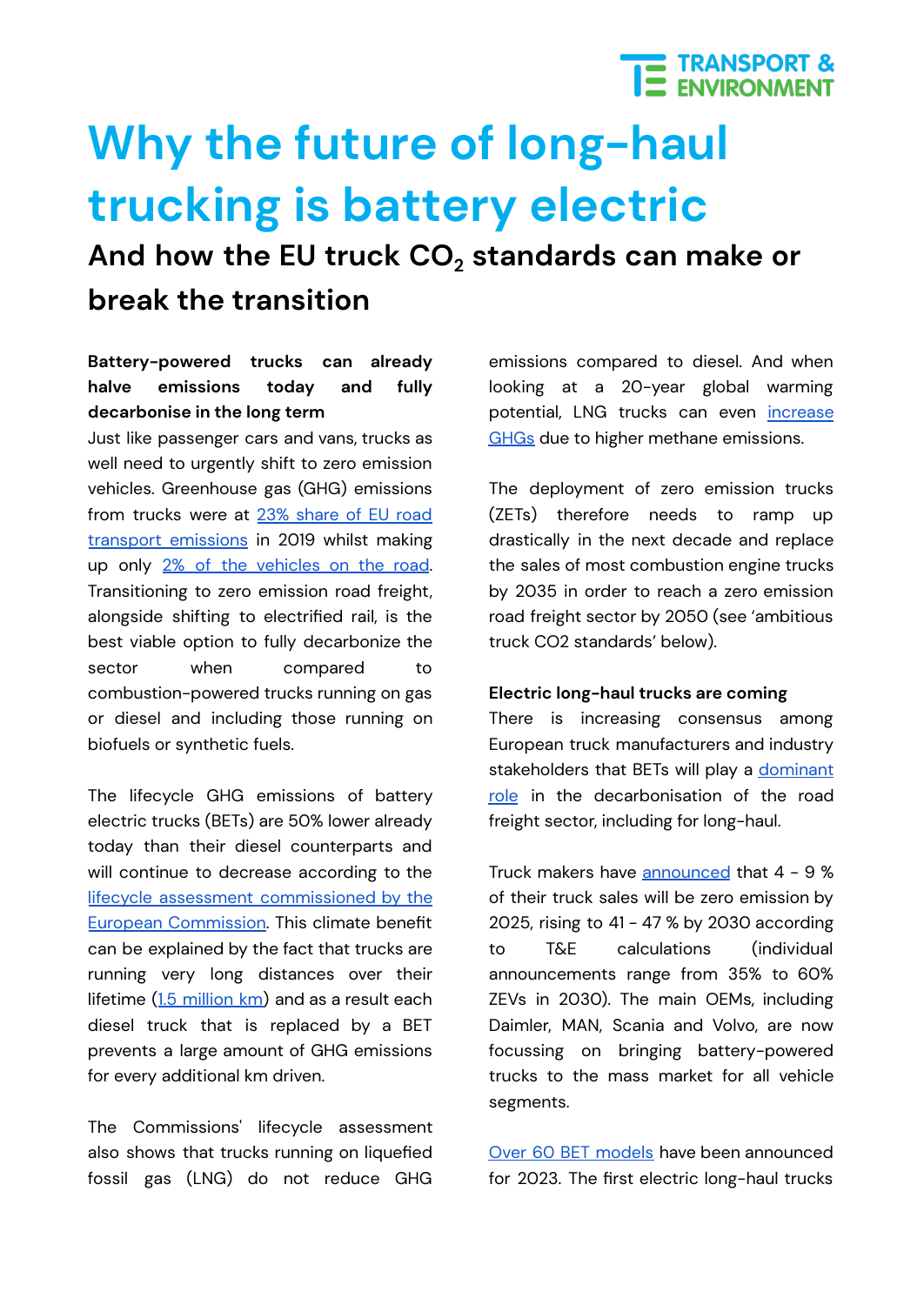### **THE TRANSPORT &**<br> **THE ENVIRONMENT**

with ranges of 500 km are expected to hit the market in 2024 as announced by [MAN](https://www.handelsblatt.com/technik/thespark/nutzfahrzeuge-abschied-vom-diesel-man-kuendigt-serienproduktion-von-elektro-lastwagen-an-/27562412.html), [Scania](https://www.scania.com/group/en/home/newsroom/news/2021/Scanias_commitment_to_electrification_our_initiatives_so_far.html), and [Daimler.](https://www.daimler.com/dokumente/investoren/praesentationen/daimler-ir-presentation-daimler-truck-strategy-day-may-2021.pdf) For example, Daimler is readying its eActros LongHaul truck with a 500 km range for series production in 2024. MAN is also planning with 500 km ranges from 2024. Scania intends to enter the long-haul market by the same year with vehicles capable of running four and a half hours.

Truck drivers in the EU are allowed to drive 4.5 hours between their mandatory breaks of 45 minutes. With an average speed of 80 km/h, that means that a truck driver can drive a maximum distance of 360 km before the next break to recharge, thus effectively unlocking long distance trips.

Battery-driven trucks also outperform other technologies such as gas-powered trucks or even those driven on e-diesel, over long distances. And hence, so-called renewable and alternative fuels used in combustion engines are not a solution to decarbonise the sector as advanced [liquid](https://theicct.org/publication/waste-and-residue-availability-for-advanced-biofuel-production-in-the-european-union-and-the-united-kingdom/) or [gaseous](https://theicct.org/publication/what-is-the-role-for-renewable-methane-in-european-decarbonization/) biofuels will only be available in very limited quantities and will not reduce air quality problems of truck operations, while e-fuels will be too [costly](https://www.nature.com/articles/s41558-021-01032-7) and uncompetitive for road freight.

#### **Cost parity with diesel trucks will be reached by the mid 2020s**

Purchase choices in the logistics sector are governed by very thin profit margins. [The](https://www.transportenvironment.org/discover/why-the-future-of-long-haul-trucking-is-electric/) [attractiveness](https://www.transportenvironment.org/discover/why-the-future-of-long-haul-trucking-is-electric/) of BETs is therefore mainly due to economics: purchasing the truck is only one part of the total cost of ownership (TCO) equation, the other parts being the costs to fuel and maintain it. **[Energy](https://www.transportenvironment.org/discover/electrofuels-yes-we-can-if-were-efficient/)** efficiency [differences](https://www.transportenvironment.org/discover/electrofuels-yes-we-can-if-were-efficient/) mean that direct

electrification based on batteries requires half as much energy than fuel cell trucks powered by renewable hydrogen (another zero emission alternative) and just a third compared to combustion trucks. BETs also require less maintenance than any other technology. With trucks being heavily used capital goods, the advantage of BETs in terms of lower fuel and maintenance costs grows with increasing mileage, making them particularly competitive for long-haul transport.

Adding on, battery costs are rapidly falling due to the accelerating economies of scale in the passenger car segment, an effect which will spill over to trucks as well.

Recent studies by [T&E,](https://www.transportenvironment.org/discover/how-decarbonise-long-haul-trucking-germany/) the [ICCT](https://theicct.org/publication/total-cost-of-ownership-for-tractor-trailers-in-europe-battery-electric-versus-diesel/) and [TRATON](https://ir.traton.com/download/companies/traton/Presentations/210510_TRATON_IR_Presentation_Deep_dive_e_mobility.pdf) expect TCO cost parity of BETs before or by the mid 2020s depending on the policy incentives.

One of these is the new Eurovignette Directive, which will require countries to vary truck tolls based on their environmental performance. From 2023, **ZETs will get at [least](https://www.transportenvironment.org/discover/lawmakers-agree-new-road-tolls-to-incentivise-switch-to-cleaner-trucks/) 50% of road tolls or** avoid  $CO<sub>2</sub>$  charges that will be levied on combustion trucks. This will have a [significant](https://www.transportenvironment.org/discover/how-decarbonise-long-haul-trucking-germany/) impact on TCO parity given that annual tolling costs of a diesel truck can reach up to €25,000, or one quarter of the TCO.

Another example is the credit mechanism under the Renewable Energy Directive (RED) which can help charging point operators to recover part of the infrastructure costs by selling credits to fuel suppliers. Such a system exists already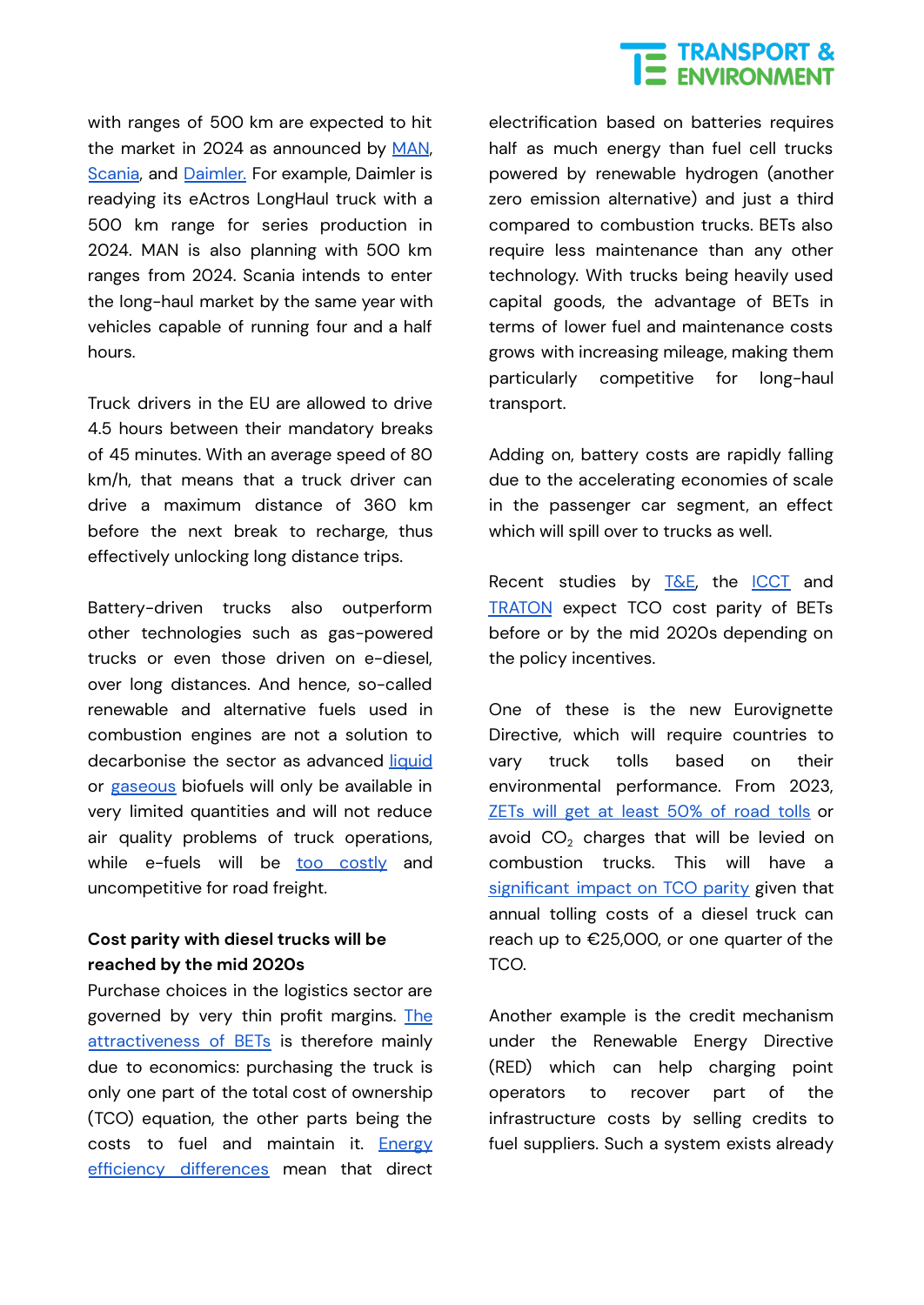### **TRANSPORT &**<br>ENVIRONMENT

in Germany and the Netherlands, similar to the Low Carbon Fuel [Standard](https://ww2.arb.ca.gov/our-work/programs/low-carbon-fuel-standard) in the US.

Meanwhile, hydrogen fuel cell trucks are expected to enter series production only by the late 2020s according to [Daimler](https://www.daimler.com/innovation/drive-systems/hydrogen/start-of-testing-genh2-truck-prototype.html) and [Volvo](https://www.volvogroup.com/en/news-and-media/news/2020/nov/news-3820395.html), reaching TCO parity years later than for BETs. That is not to say that for specific niche [applications](https://www.nature.com/articles/s41928-021-00706-6.epdf?sharing_token=vnVtcxpWksdLIFzI9OpARNRgN0jAjWel9jnR3ZoTv0Psa0yepclYPufAetSx6mt62Axym2EGNiNpE41nias4Aw0iIirgZn5t9aXe_cfUPj1AYko2dw16JWQj-vYTYXZEKXJoFQ_R4xUHHPVwmRU3UXqRzOMhjdr5scs6PTAT92Q%3D) hydrogen trucks will not be part of the solution. Examples could be off-road or heavy construction vehicles, heavy-load and special freight movements, drayage operations around ports or trucks with highly irregular or unpredictable operations.

In light of the vital objective to decarbonize the road freight sector by 2050, battery electric trucks are not only market-ready and most efficient, but are also bound to be the cheapest solution.

#### **Infrastructure will be available and sufficient for all ranges**

80% of truck [activity](https://www.transportenvironment.org/wp-content/uploads/2021/07/202102_pathways_report_final.pdf) in Europe consists of trips below 800 km. Given a dense network of charging infrastructure in the near future, electric trucks will be able to recharge during the drivers' mandatory rest periods without delaying any journey (45 minutes every 4.5 hours).

With the Alternative Fuels Infrastructure Regulation (AFIR), the European Commission has proposed mandatory targets to roll out a first network of truck charging stations across Europe already by 2025 (every 60 km along the main highways). Although the Commission is [underestimating](https://www.transportenvironment.org/discover/afir-how-can-the-eus-infrastructure-law-make-europe-fit-for-55/) the expected market deployment of BETs, the proposal is a good starting point and would ensure a basic coverage of truck charging points just in time when the first long-haul BETs will hit the market. Hence, with the right AFIR framework electric truck drivers can charge and operate their long-haul trucks seamlessly no matter the trip length.

Connecting high-power truck chargers to the electricity grid is [technically](https://www.transportenvironment.org/discover/grid_integration_long_haul_truck_charging_study_final/) and [economically](https://www.transportenvironment.org/discover/grid_integration_long_haul_truck_charging_study_final/) feasible and would not pose any fundamental challenges. CharIN, the industry's standardisation initiative, is currently developing the MCS [standard,](https://www.charin.global/technology/mcs/) which can deliver sufficient power levels to charge long-haul trucks between their daily breaks.

### **Electric long-haul trucks will not lose payload**

It is often claimed that BETs would suffer from reduced payload capacity due to the weight of the onboard battery. However, with continuing improvements in battery energy density and by replacing the internal combustion engine with a much lighter electric drivetrain, the additional weight can be reduced significantly.

When also taking into account the two-tonne additional weight allowance for ZETs under the EU Weights & Dimensions Directive, electric long-haul trucks will not lose more than half a tonne of [payload](https://www.transportenvironment.org/discover/how-decarbonise-long-haul-trucking-germany/) by the middle of the [decade.](https://www.transportenvironment.org/discover/how-decarbonise-long-haul-trucking-germany/) Ultimately, battery improvements will compensate for any negative battery weight impact on the truck load capacity.

**Ambitious truck CO<sup>2</sup> standards are needed to accelerate the supply of ZETs** Truck makers are currently only producing a small [number](https://theicct.org/publication/race-to-zero-ze-hdv-eu-dec21/) of ZETs. The review of the  $CO<sub>2</sub>$  standards for trucks planned for the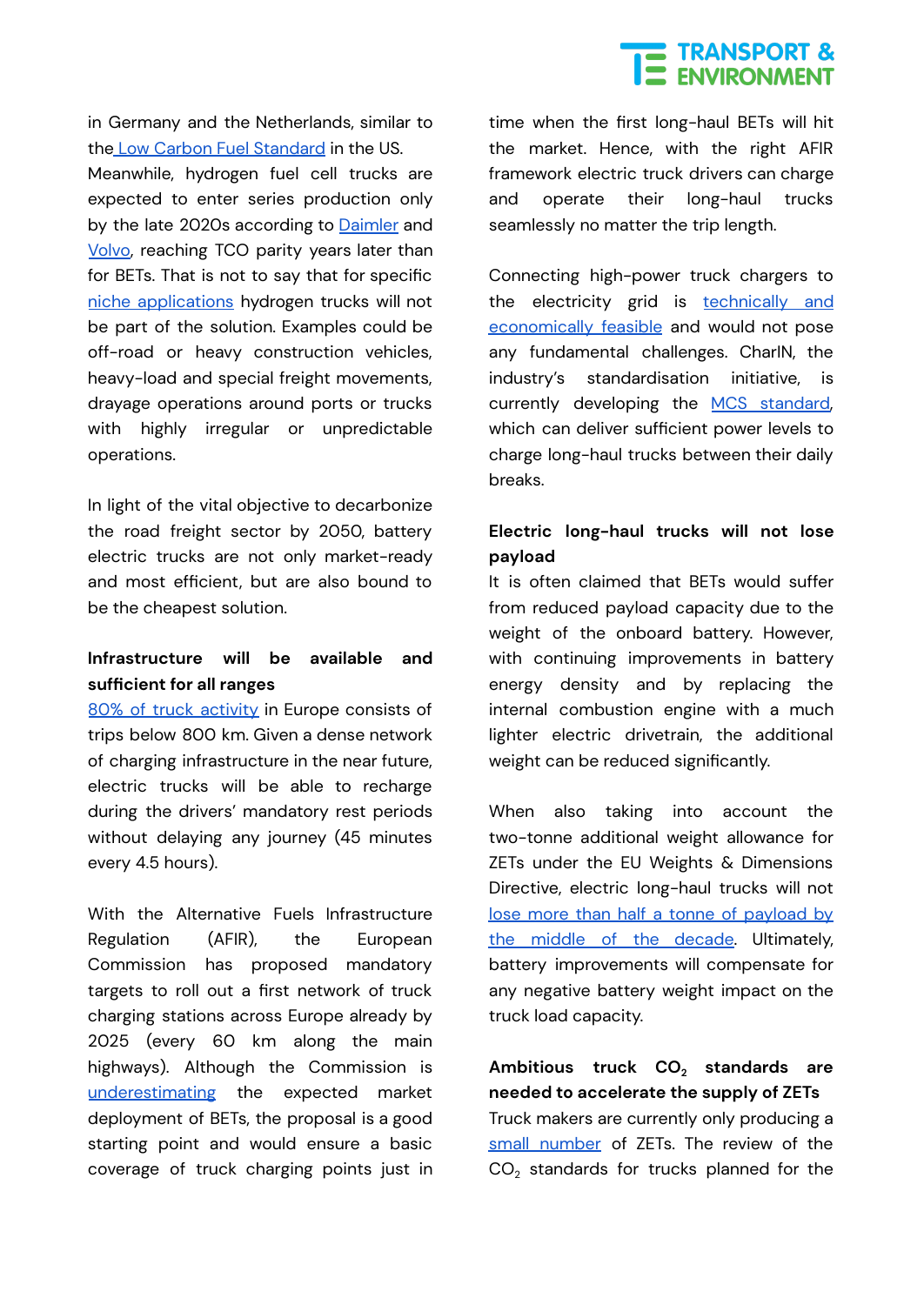### **THE TRANSPORT &**<br> **THE ENVIRONMENT**

end of 2022 is the crucial opportunity to increase the supply of ZETs across the EU and bring their costs down as a result. Ambitious  $CO<sub>2</sub>$  standards can create the necessary market certainty to enable truck makers to scale up their ZET production and for logistics companies to transition their fleets to zero emission.

In order to meet the EU's 2030 climate targets, increasing the 2030 truck  $CO<sub>2</sub>$ target alone is not enough as fleet turnover takes many years. So an additional milestone before 2030 is needed to advance  $CO<sub>2</sub>$  reductions. For this, the  $30\%$  $CO<sub>2</sub>$  target should be be moved forward to 2027 as an intermediate target and the 2030 target needs to be increased to at least 65% - in line with market feasibility $^{\rm l}$ . By 2035, a 100% target should apply to most new truck sales, including long-haul ones but excluding some niche applications like construction vehicles. This is necessary to reach 100% zero emissions in 2050 given that on average most trucks last [more](https://www.acea.auto/publication/report-vehicles-in-use-europe-2022/) than 15 [years](https://www.acea.auto/publication/report-vehicles-in-use-europe-2022/) on the road. In addition, currently unregulated vehicle types including smaller and medium lorries, vocational vehicles such as construction trucks, trailers and also buses and coaches should all be included in the regulation.

#### **Financing the shift to zero emission trucks**

Encouraging the shift to zero emission road freight financially will also enable small- and medium-sized companies (SMEs) to make

the most out of the transition. The initially higher up-front capital costs of ZETs are gradually reducing thanks to technology progress and scale but both the EU and Member States support the purchase of ZETs and deployment of infrastructure with a variety of financial and fiscal incentives.

The EU is supporting the roll-out of infrastructure via the [Alternative](https://cinea.ec.europa.eu/calls-proposals/2021-cef-transport-call-proposals_en) Fuels [Infrastructure](https://cinea.ec.europa.eu/calls-proposals/2021-cef-transport-call-proposals_en) Facility. A large part of the total €1.5 billion budget will be used to finance the deployment of public truck charging infrastructure across the EU.

National authorities are also rolling out incentive schemes to accelerate the transition to ZEVs. Programmes in [France](https://www.avere-france.org/aides-a-lacquisition/), [Germany](https://www.klimafreundliche-nutzfahrzeuge.de/foerderung/), the [Netherlands](https://www.internetconsultatie.nl/aanschafsubsidie_zero_emissie_trucks), [Denmark,](https://www.trm.dk/media/5498/endelig-aftaletekst-250621_final-a.pdf) [Spain](https://www.mitma.gob.es/ministerio/proyectos-singulares/prtr/transporte/ayudas-empresas-transporte) and [Austria](https://www.klimafonds.gv.at/call/emob-betriebe2021/) entail a mix of tax incentives as well as purchase grants for vehicles and infrastructure. For example, the German government provides a purchase bonus that compensates for 80% of the price difference between a ZET and a diesel truck and covers 80% of the cost to install private truck charging infrastructure. Once ZET production is scaled up and up-front costs are reduced, governmental subsidy programmes could be gradually phased out.

In order to ease the transition to zero emission fleets (in particular for SMEs), new financing options such as leasing, renting, pay-as-you-drive or truck-as-a-service (TaaS) will become more common. OEMs such as **TRATON**, Volta [Trucks](https://voltatrucks.com/truck-as-a-service) and [Daimler](https://www.daimler-truckfinancial.com/inet/) and [Scania](https://www.scania.com/content/dam/scanianoe/market/uk/brochures/finance-and-insurance/brochure-scania-financial-services.pdf) have already announced plans to offer such services soon.

<sup>&</sup>lt;sup>1</sup> A 65% CO2 reduction in 2030 is in line with the highest ZET commitment from a main OEM (60%) and business as usual improvement on the efficiency of ICE trucks. T&E will be conducting additional analysis to assess further the optimal techno-economic deployment of ZETs.